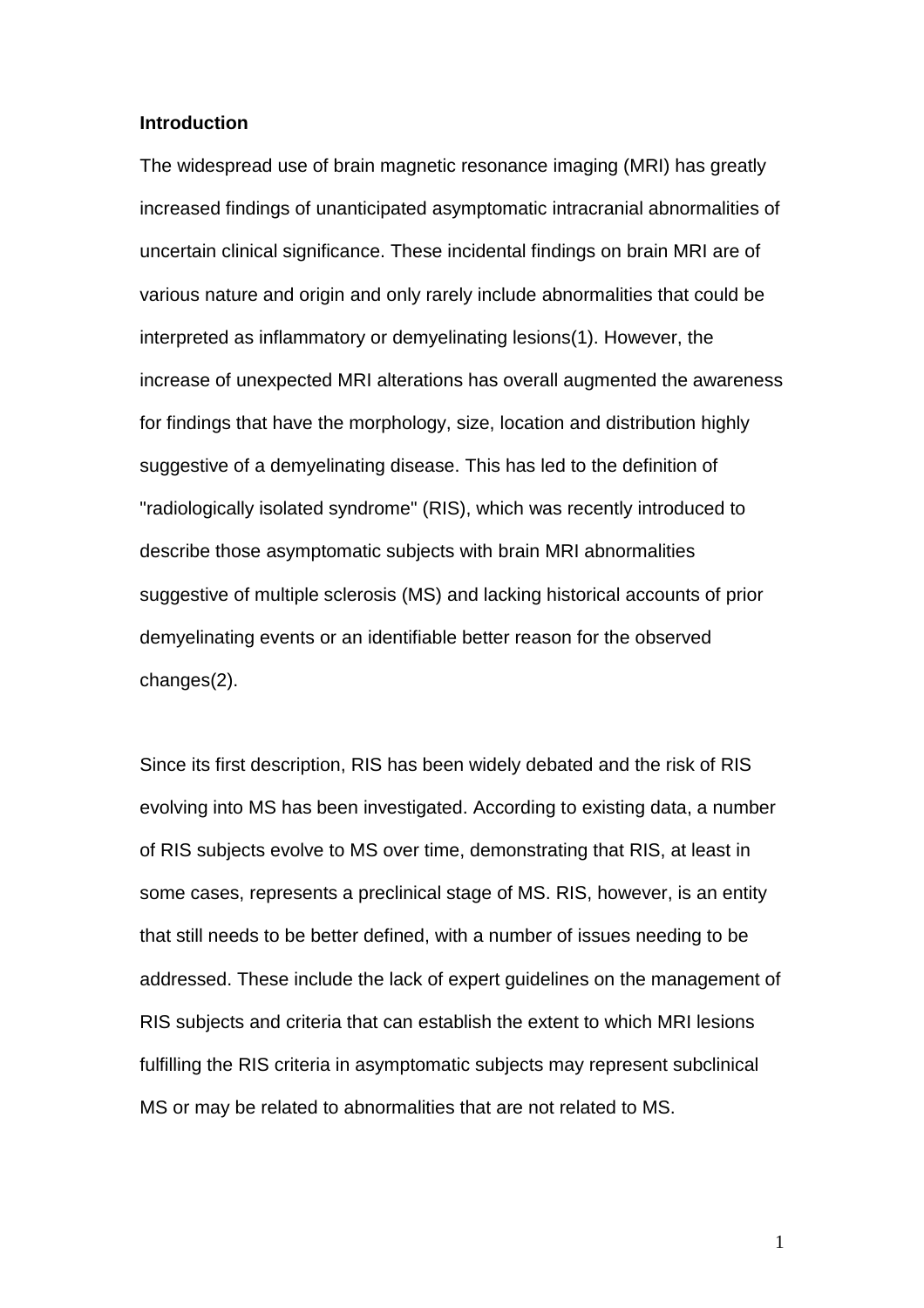We provide here expert recommendations that can help distinguish between subjects with low risk of developing MS and those that can be diagnosed with subclinical MS. Suggestions for the management of subjects stratified by risk for a future demyelinating event will also be provided. A summary of the main proposed recommendations is given in Table 1.

#### **Radiologically Isolated Syndrome**

Different terminology has been used in the recent past to describe subjects who reveal unanticipated brain spatial dissemination of MRI lesions highly suggestive of MS in the absence of characteristic clinical signs and symptoms attributable to CNS demyelination(3-5). Okuda and colleagues defined this nosological entity as RIS(2), a term that has become widely used in the last few years. They provided easily applicable criteria that focus on structural MRI findings while excluding clinical changes and other disease entities that could account for the observed paraclinical anomalies(2).

In terms of MRI characteristics, the Okuda criteria(2) consider ovoid and wellcircumscribed lesions with or without corpus callosum involvement, measuring >3 mm and fulfilling at least three out of four criteria for dissemination in space (DIS)(6, 7). Subsequently, new MRI criteria for the diagnosis of MS were proposed by the MAGNIMS study group(8) based on new evidence, and were incorporated in the 2010 version of the McDonald criteria(9). These new criteria focus on lesion location rather than lesion count for the assessment of DIS, which facilitates MRI interpretation and their use in clinical practice in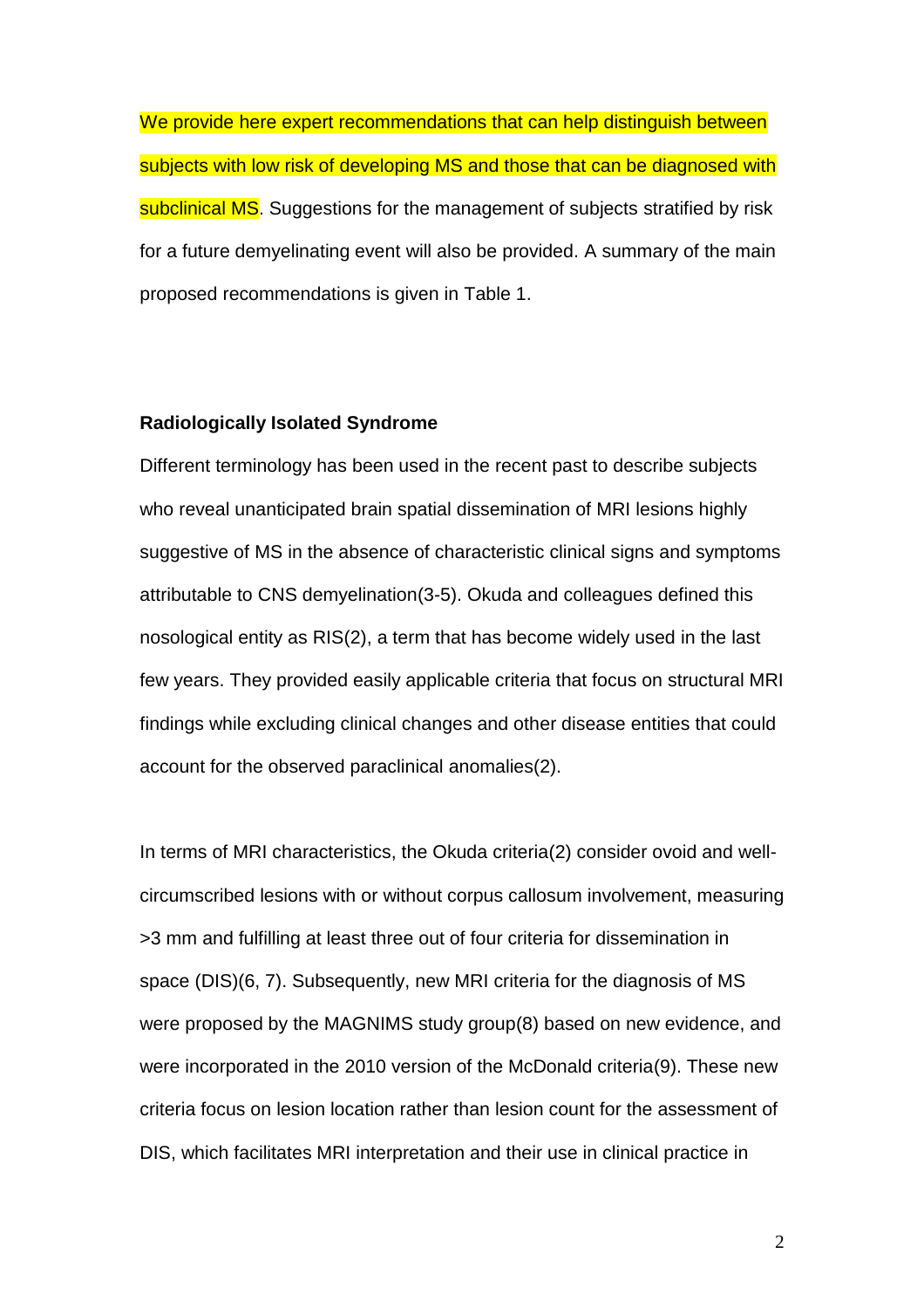typical scenarios suggestive of MS. More recently, these criteria were again modified in a MAGNIMS consensus paper(10), which recommended that modifications to MRI criteria should be applied for the diagnosis of RIS (Table 2). Finally, fulfillment of McDonald criteria for MRI dissemination in time (DIT) (gadolinium [Gd]-enhancing lesions and/or new T2 lesions), as described in the MAGNIMS MRI criteria(8), could further improve the identification of RIS subjects with a high risk of developing neurological symptoms, and will allow a definite diagnosis of MS once the subject shows a seminal neurological event suggestive of CNS demyelination. Validation studies will be required in order to assess the value of these modified RIS diagnostic criteria(10) (Table 2).

#### **RIS and the imperative of differential diagnosis**

The Okuda criteria, which were based on expert opinion, imply the exclusion of an alternative diagnosis in addition to the presence of CNS lesions meeting the concept of DIS. However, the Barkhof criteria for DIS, which are the basis of the Okuda criteria(2), were not designed to differentiate MS from other disorders, but to predict conversion of CIS to MS. This might become of particular relevance in the case of headache, which is by far the most common reason why RIS subjects perform a brain MRI scan and where multifocal WM lesions can be identified in a significant proportion of patients(11).

In general, focal WM lesions, presumably of vascular origin, are more prevalent than demyelinating lesions in young adults and particularly in migraineurs(11). These lesions have quite different morphological and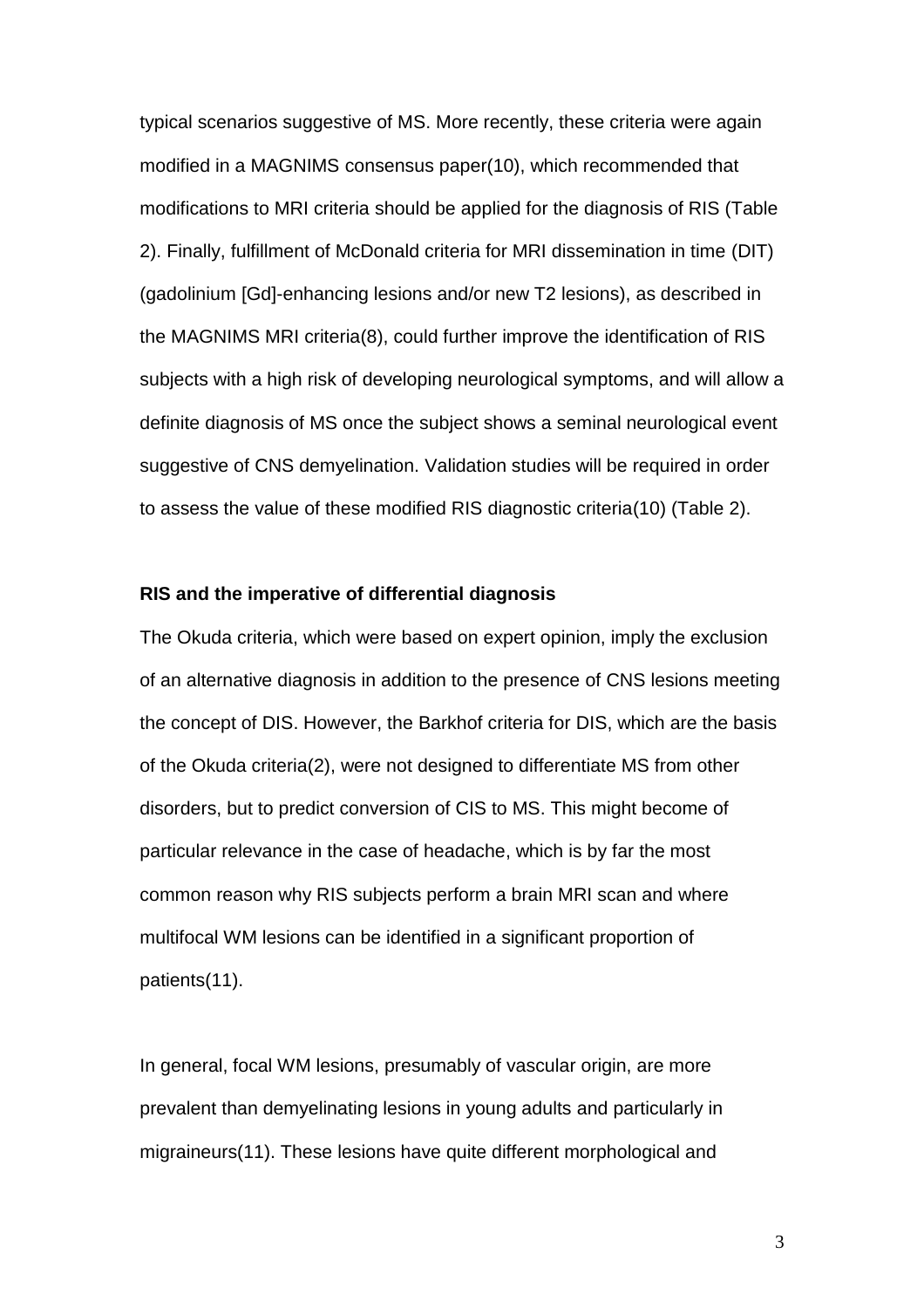topographic characteristics compared to the typical brain demyelinating lesions seen in MS(12) (Table 3), with the common incidental lesions found in migraine being usually small, punctuate and rarely confluent(12). They are often localized in the anterior, deep WM, subcortical, juxtacortical brain regions, are rarely present in the infratentorial regions, and usually do not progress over time(13). In this context, the demonstration of the perivenular distribution within subclinical MS-like lesions can be particularly helpful(14). This sign is particularly visible with MRI systems that operate at higher magnetic field strengths (≥3.0 Tesla) and using susceptibility-weighted imaging (SWI), a sequence that has shown high sensitivity for detecting small veins because of their paramagnetic properties. A substantial proportion of MS lesions show this central vein, particularly when the T2-FLAIR and SWI are combined(14). This seems to be useful in discriminating MS lesions from vascular or migraine-related WM lesions, or other neurological disorders(14), in particular when evaluating lesions located in the subcortical WM. In addition, using the same or similar MRI techniques, it has been shown that most chronic, and some acute MS focal lesions, can be depicted as rim or focal areas of low signal intensity. These hypointensities probably represent free radicals or iron deposition from several cellular sources that are present in the lesions, although myelin loss might also contribute to the signal abnormality(14). The presence of this intralesional signal loss appears to be a useful finding for differentiating patients with CIS or MS from those with other neurological disorders, including migraine.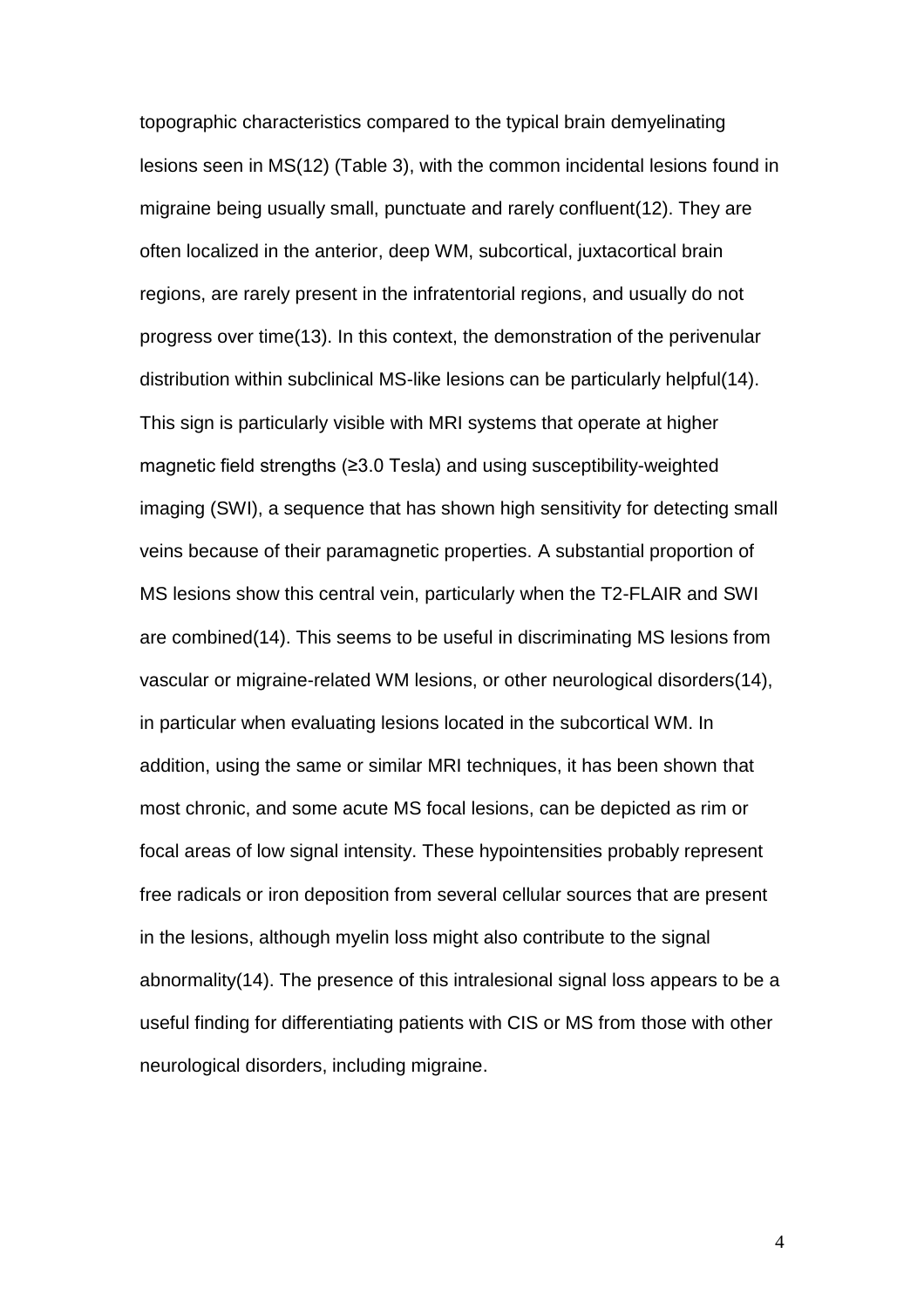The above-mentioned MRI features could improve the specificity of MRI diagnosis of RIS and should be carefully evaluated when a migraine-related lesion pattern is suspected.

#### **Truly asymptomatic?**

According to the Okuda criteria, the diagnosis of RIS implies "no historical accounts of remitting clinical symptoms suggestive of neurological dysfunction". This assumes the absence of relevant notes after a carefully collected clinical history and a meticulous clinical examination for proposing the diagnosis of RIS. That having been said, the reason for the initial brain MRI should always be carefully considered as one might object that if these subjects were truly neurologically normal there would have been only little chance to find an abnormality on this scan.

It is known from the literature that while there are some RIS subjects whose brain MRI is performed for reasons which have no relation with the CNS (e.g., research studies, health check-ups, familial cases, etc.) or with MS (e.g., head trauma, endocrinological disorders, etc.), in many occasions MRI is performed due to symptoms that might be somehow related with MS. As mentioned before, headache is by far the most common reason for performing an MRI (about 50% of cases with RIS(15-17)), but other relatively less frequent indications for an MRI are also seizures, paroxysmal symptoms, anxiety, depression and other psychiatric disorders $(15, 18)$ . While it is not possible to establish whether these conditions were related to the MRI findings, it is also true that they might represent unusual clinical symptoms associated with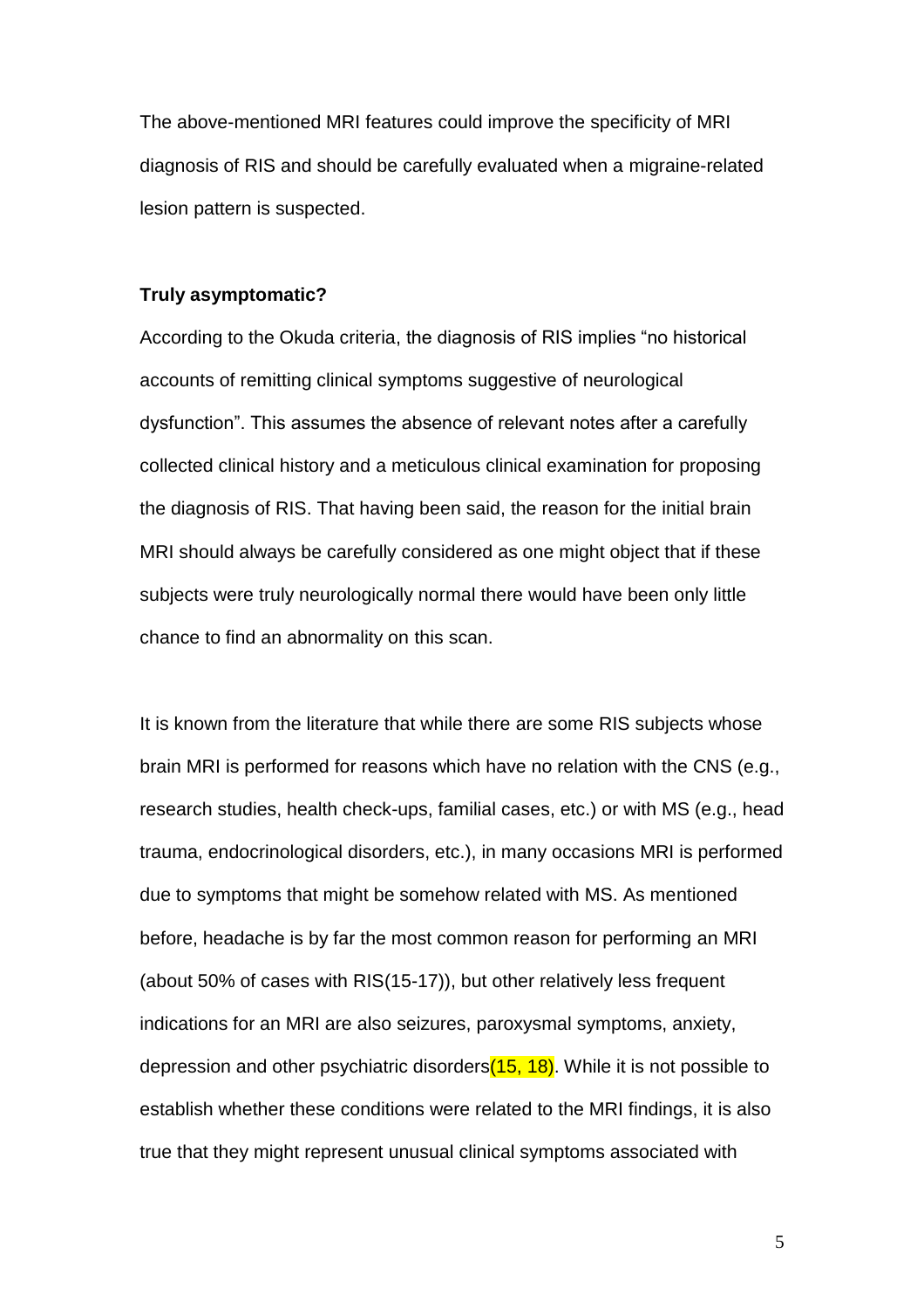MS(19). Extreme caution is therefore needed in classifying these subjects as up-to-now asymptomatic subjects with RIS.

In this context, of particular note is the occurrence of cognitive deficits in RIS subjects. They have been shown in several studies in about one third of the published cases(18, 20, 21), with a prevalence similar to that of patients with clinically isolated syndrome(22). It is a matter of discussion whether subtle cognitive impairment found in apparently normal subjects after extensive neuropsychological tests should be considered "asymptomatic". Indeed, with the possible exception of isolated cognitive relapses(23), it is difficult to consider the isolated and mild cognitive deficit as an overt clinical manifestation of the disease. However, the robust documentation through validated neuropsychological batteries of deficits in information processing speed, complex attention, episodic memory and executive functions, which are the cognitive functions most frequently impaired in patients with MS, could help stratify RIS subjects, thus recognizing those who are most likely to have a subclinical form of MS.

### **Predictors of clinical conversion**

A number of recent studies in relatively small RIS cohorts have suggested relevant predictors of conversion to MS. Specifically, some studies(2, 4, 24, 25) identified MRI predictors for clinical conversion to MS such as Gdenhancing lesions, high T2-lesion load, the presence of infratentorial lesions and spinal cord lesions. The latter, in particular, seem to have the highest impact as predictor for conversion to MS due to their high sensitivity, positive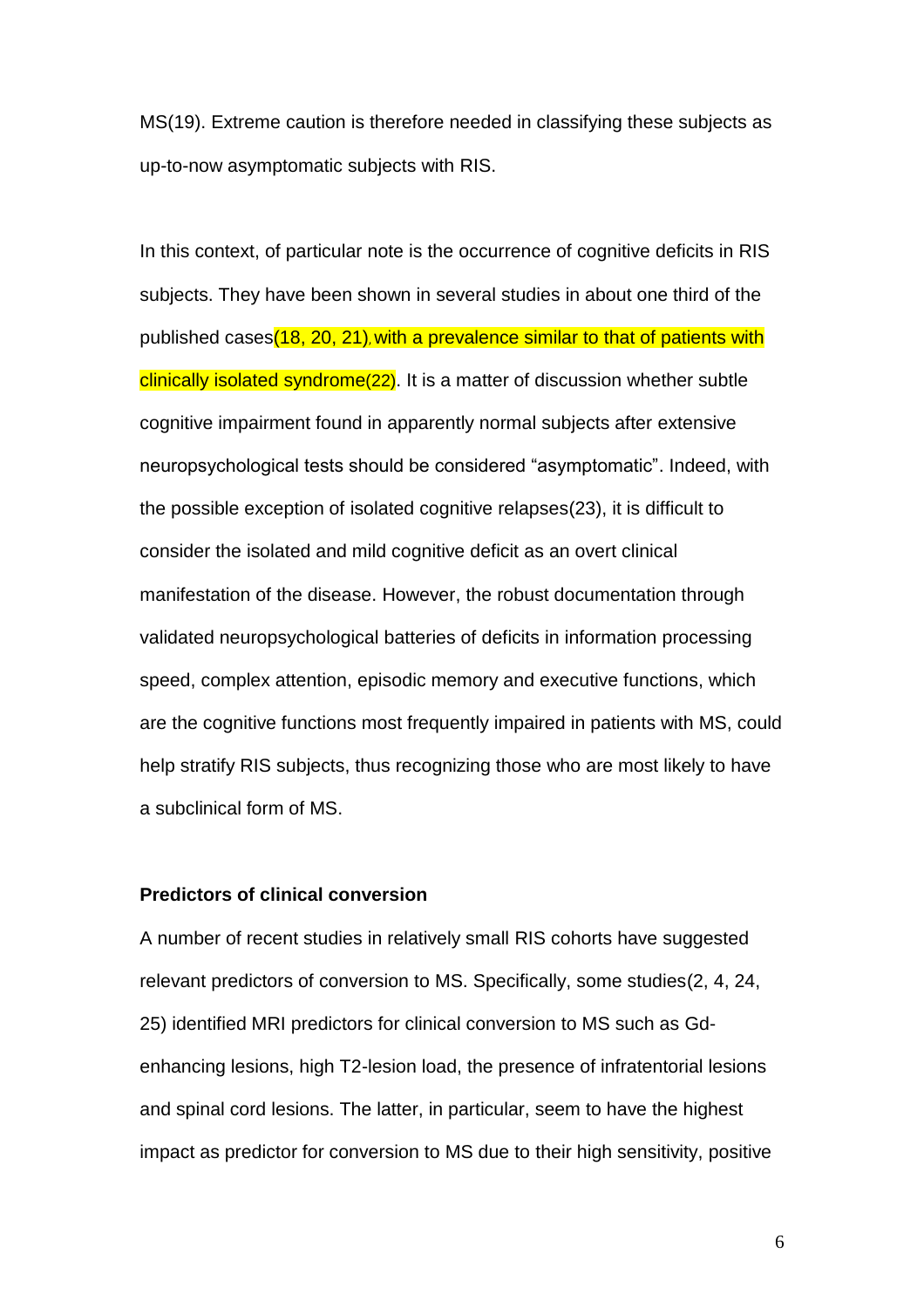predictive value and specificity(24). In addition, other paraclinical predictors for clinical conversion such as the pathological immunoglobulin-G index and/or presence of oligoclonal bands (OCB) in cerebrospinal fluid (CSF), and abnormal visual evoked potentials (VEP) have been reported as relevant(25). Importantly, the combination of these predictors (e.g., high lesion load with CSF abnormalities) may increase the prognostic value. Similarly, young age and pregnancy may shorten the time to clinical conversion(26).

Recently, a large, multicenter, retrospective study has been performed by the RIS Consortium (RISC)(16). On 451 RIS subjects, in a multivariate model young age, male gender, and spinal cord lesions were identified as the most significant predictors for a first clinical event. In the study, CSF abnormalities were reported to be significant, but did not survive in the multivariate model, possibly because of lower number of samples (CSF was collected in 67% of RIS) in comparison with other factors. Despite the limitation of a retrospective design with non-standardized procedures of MRI acquisition and clinical surveillance, this study has provided, for the first time, convincing results on independent predictors of symptom onset in RIS subjects, helping in stratifying subjects at high risk for evolving to MS.

### **Recommendations for diagnosis of subclinical MS**

As stated before, in the recent revision of the MRI criteria for the diagnosis of MS, the MAGNIMS expert consensus has recommended that the identical criteria used to establish DIS and DIT in MS patients should be applied for RIS(10) (Table 2). Furthermore, it has been suggested that when a clinical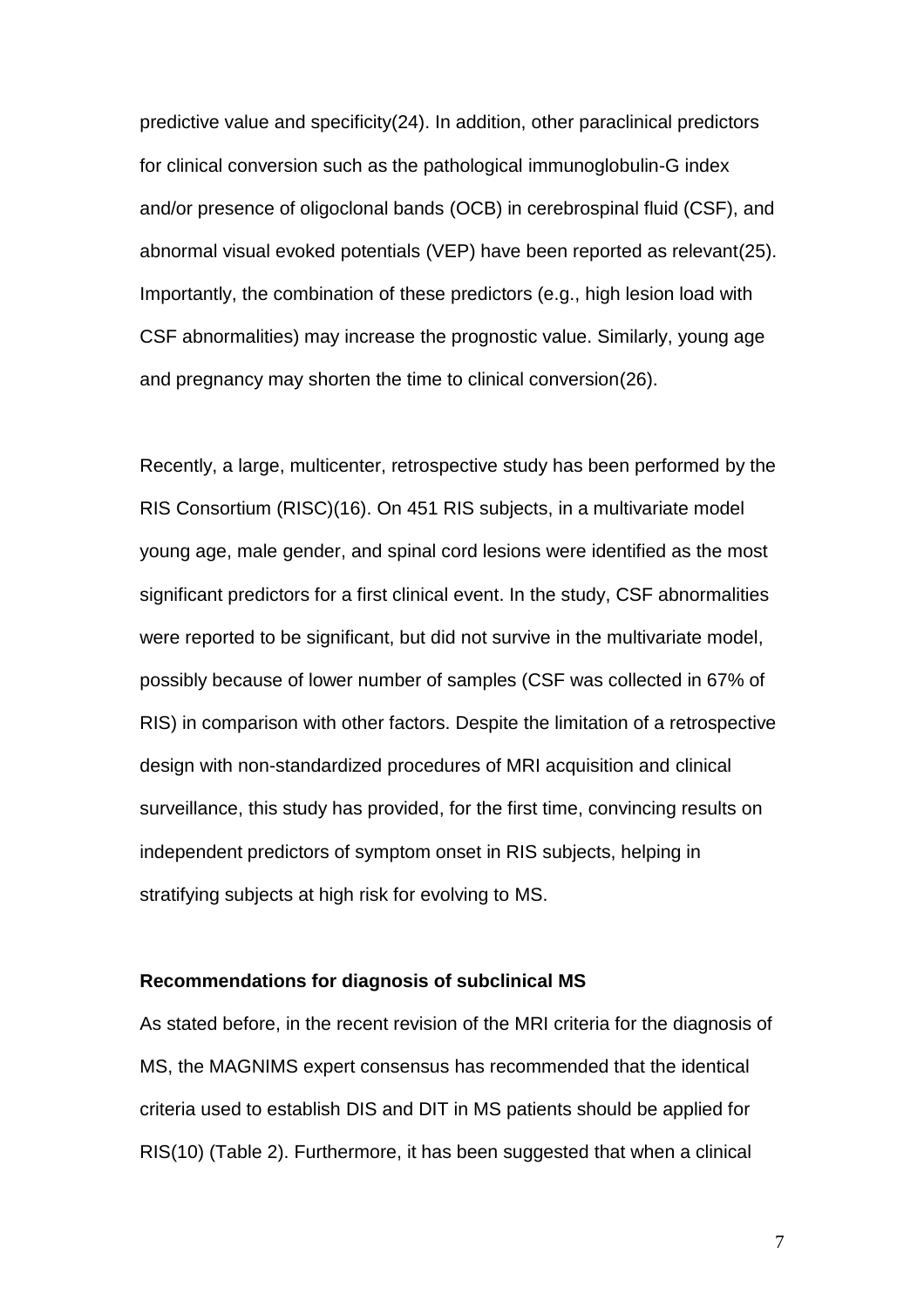attack occurs in RIS subjects with evidence of DIT (who, by definition, have DIS), a diagnosis of MS can be made(10). This provides specific criteria for a prompt diagnosis when the first symptom of CNS involvement occurs. In the context of RIS, however, it is important as well to establish criteria helping stratify these asymptomatic subjects, possibly differentiating those who are unlikely to evolve to MS from those who might have a subclinical form of the disease.

In each RIS subject, it would be of paramount importance to classify the pathological process underlying the observed MRI changes. Since MRI is very sensitive to changes, but provides only indirect information about the underlying pathology, it is essential to show that MRI findings can be closely related to a specific pathological process and are sustained by other findings that can confirm it. The lack of systematically acquired data makes it difficult generating evidence-based risk algorithms. However, RIS subjects who have the classical paraclinical features of MS patients and several MRI risk factors for conversion to MS clearly need to be distinguished from those without these factors, since they are likely to have a subclinical form of MS (see Table 4).

Thus, a person without a history of relapsing neurological symptoms, an unremarkable neurological examination and brain MRI lesions consistent with MS, without red flags suggestive of an alternative diagnosis(12), could be considered as having subclinical MS when showing most of the features summarized in Table 4. These include MRI features such as spinal cord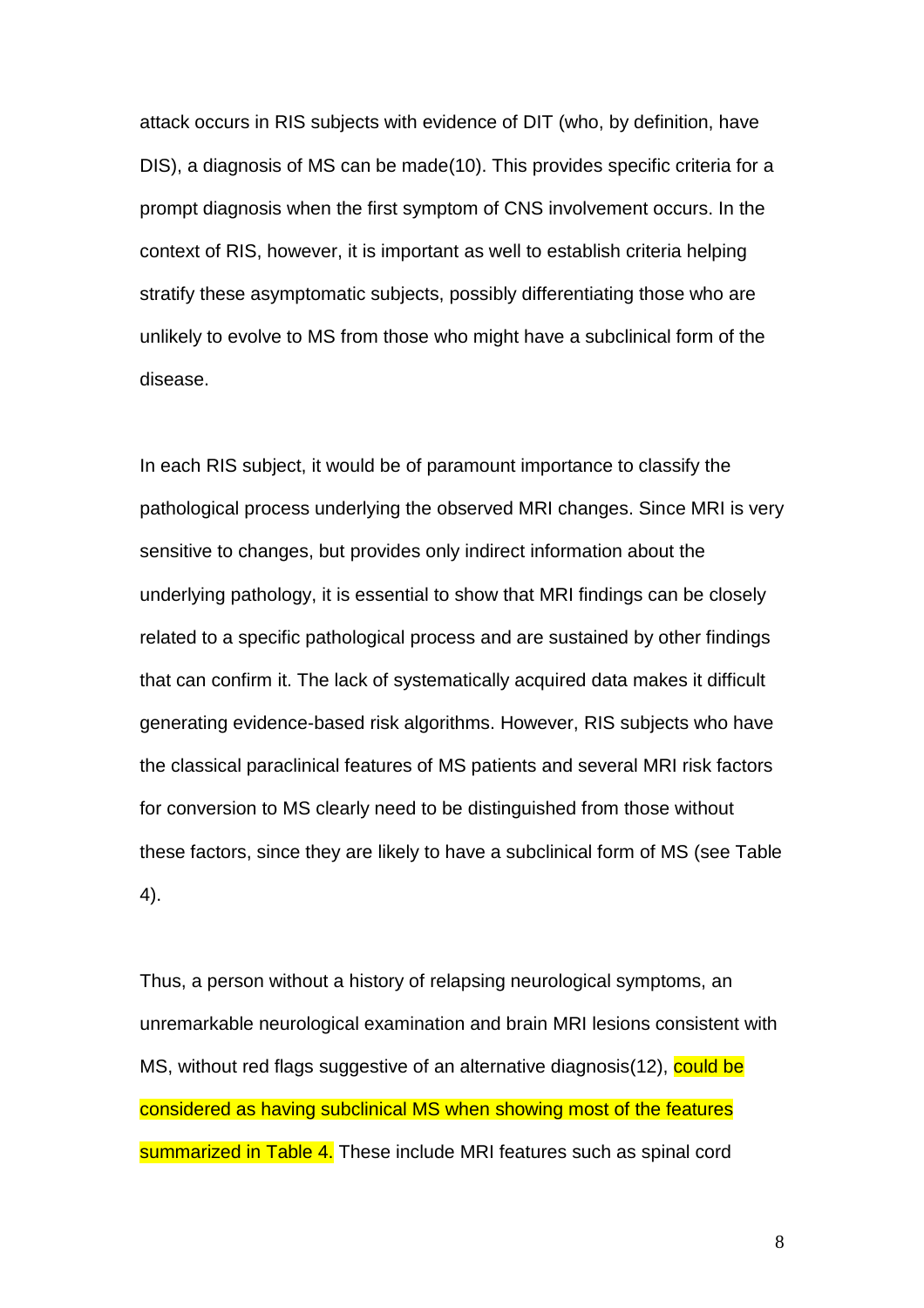lesions and Gd-enhancing lesions that can increase the specificity of the MRI pattern and are strong predictors of conversion to MS, and abnormalities that are not specific for MS, but that can be found in the majority of MS patients, such as i) OCB in the CSF, ii) abnormal VEP, and iii) deficits in specific cognitive functions (i.e., information processing speed, complex attention, episodic memory and executive functions) (27). All these paraclinical tests should be part of the standard investigation to allow an appropriate stratification of RIS cases. An assessment of OCB in tears has been proposed to avoid lumbar puncture in asymptomatic subjects(28). Further, younger age of the subject (<35 years), male gender and the detection on MRI of high brain lesion load and cortical lesions (usually not found in patients with alternative MS diagnosis)(29, 30) can further increase specificity in identifying subjects with subclinical MS. It must be stressed here that the term 'subclinical', as opposed to 'pre-clinical', does not imply clinical conversion. The occurrence of incidental brain demyelinating lesions in subjects who did not have symptoms or signs of MS during lifetime is well documented in a number of post-mortem studies(31-34). Overall, these studies demonstrated that brain demyelination might remain clinically silent for the whole lifetime in a proportion of people (about 0.1-0.3% of the autopsies in those studies). The occurrence of silent demyelination should be therefore considered uncommon but possible in clinical practice.

### **Treatment and Management**

Based on the evidence that early disease-modifying treatment (DMT) is favorable for relapsing-remitting MS patients and may delay the conversion to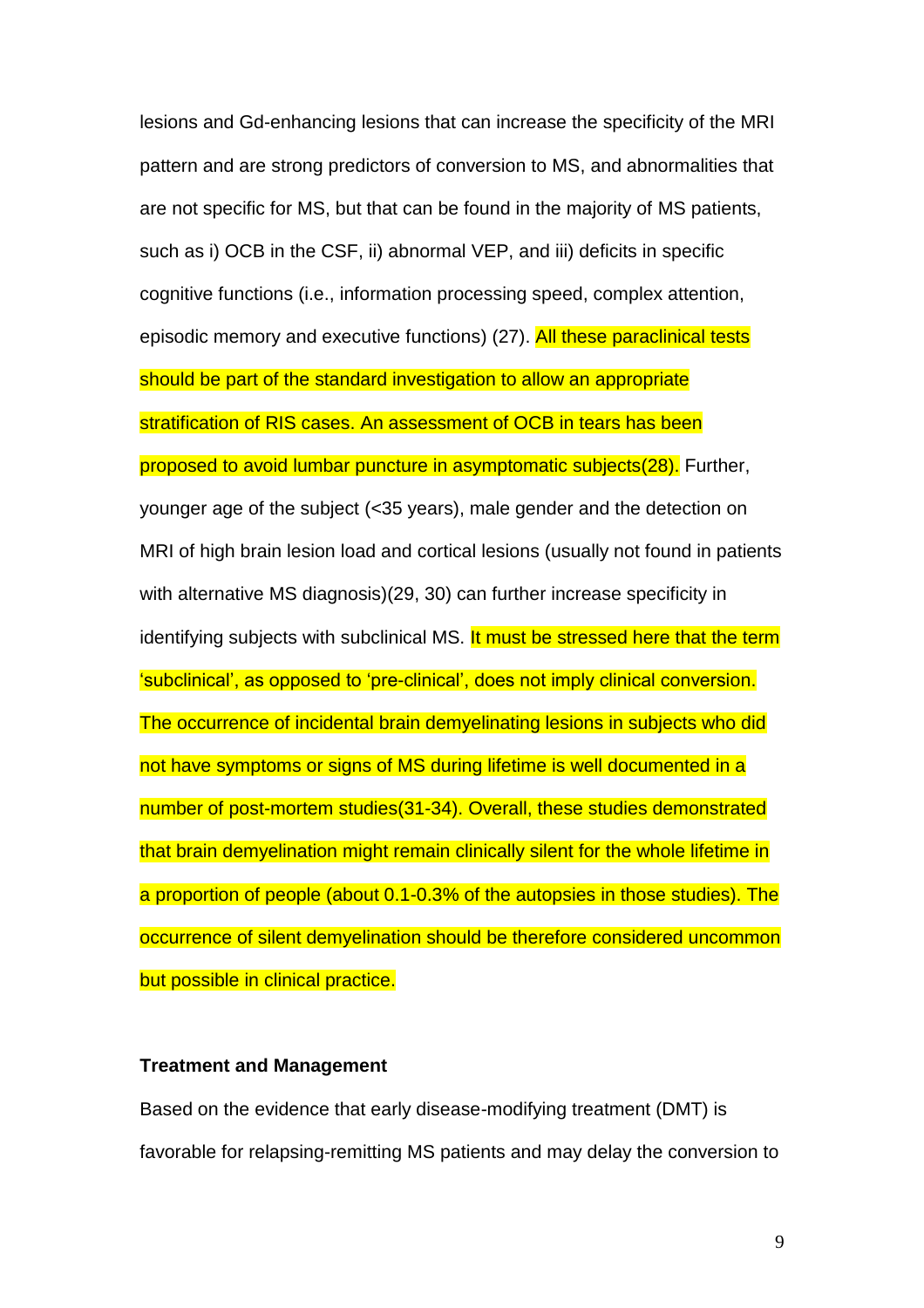MS in CIS patients, it would be tempting to believe that these advantages may also apply to these asymptomatic subjects. Indeed, a survey among neurologists reported that 17.8% of RIS subjects received DMT(35) and in the retrospective study of the RISC, 73 out of the 451 RIS subjects (16%) were treated with approved DMTs for MS prior to the development of a first clinical episode(16). The reasons prompting neurologists to initiate DMT in RIS subjects are usually related to MRI findings, such as high lesion load, lesion DIT (i.e., Gd-enhancing lesions or new lesions in a subsequent MRI) or the presence of spinal cord lesions(35). Particularly relevant seems to be the presence of Gd-enhancing lesions as in a recent survey assessing current practice patterns of United States neurologists using case-based surveys there was a large consensus (80%) to initiate treatment in RIS subjects who show more than two Gd-enhancing lesions on MRI(36).

This background and the possibility of discriminating subjects who might be more likely to have subclinical MS raise the question as to whether in high-risk RIS subjects DMTs should be initiated as in MS patients. This is highly controversial. However, current evidence does not support treatment in RIS subjects, even when the findings suggest subclinical MS. These subjects may have an exceptional capacity to repair and/or absence of functional connectivity maladaptive changes, which could explain the lack of symptoms despite the, sometimes even greater, MRI-detectable tissue damage with respect to MS patients(37). The notion coming from neuropathological studies(15, 31, 34) that brain demyelination might remain clinically silent for the whole lifetime in a proportion of people (about 0.1-0.3% of the autopsies in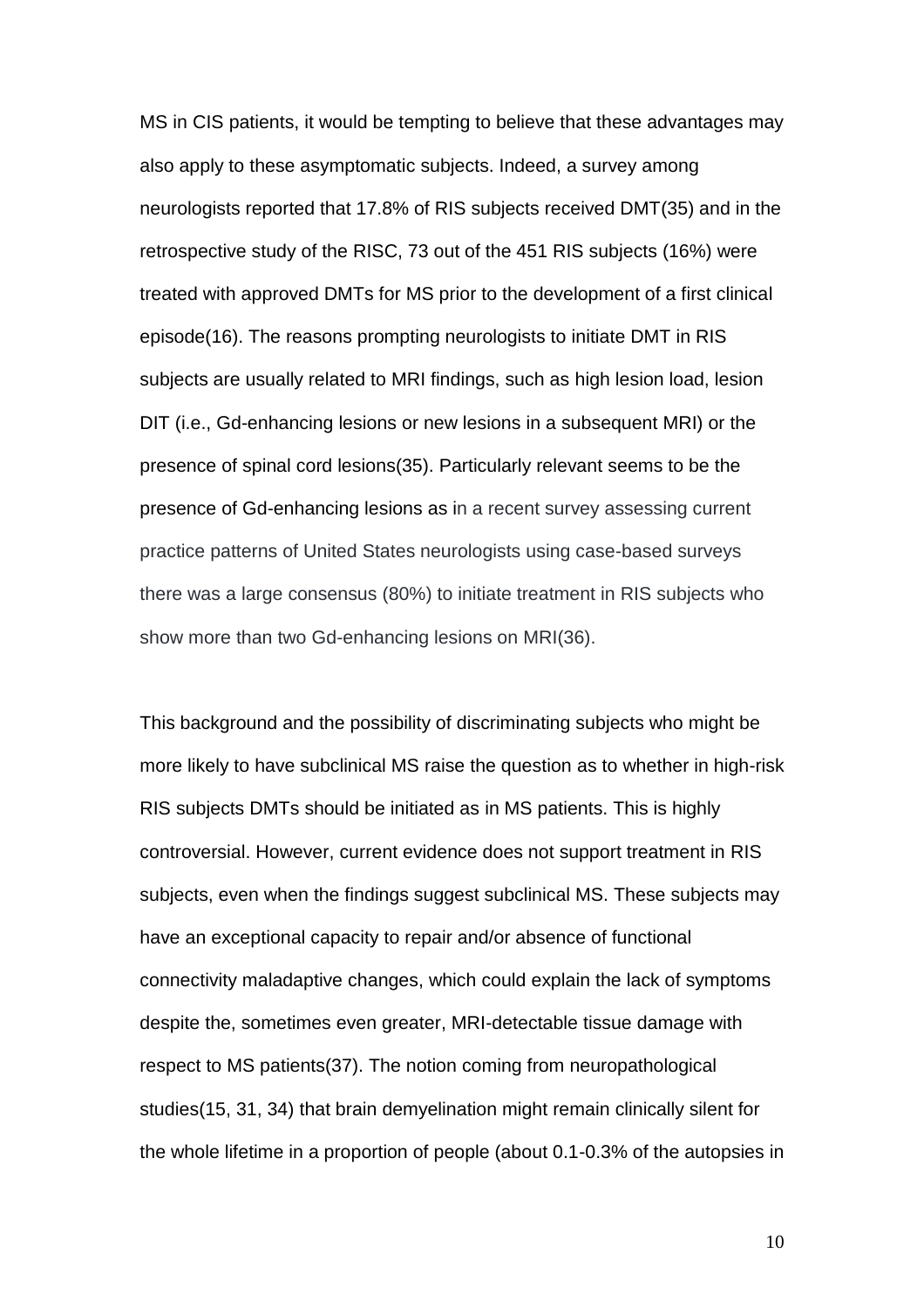those studies) is in great concordance with this. Under these circumstances, only randomized controlled trials can define the role of DMTs in RIS subjects and need to be considered, particularly in high-risk populations. Indeed, multicenter, randomized trials are currently underway(38) and will provide an evidence-based answer to this issue in the near future. For the time being, active monitoring of patients with periodical (every 6-12 months) clinical and radiological follow-up can be justified in the subjects with possible subclinical MS. No further follow-up is suggested in RIS individuals without the characteristics of subclinical MS, although the subjects should be instructed to seek healthcare if they develop symptoms.

Finally, in the management of a subject with suspected RIS diagnosis, it is important to ask and consider her/his opinion. Since at present no specific treatment is recommended, the individual with RIS must have the "opportunity of not knowing". It is therefore imperative to let the individual decide whether she/he wants to be investigated further as this may have a major impact on her/his life.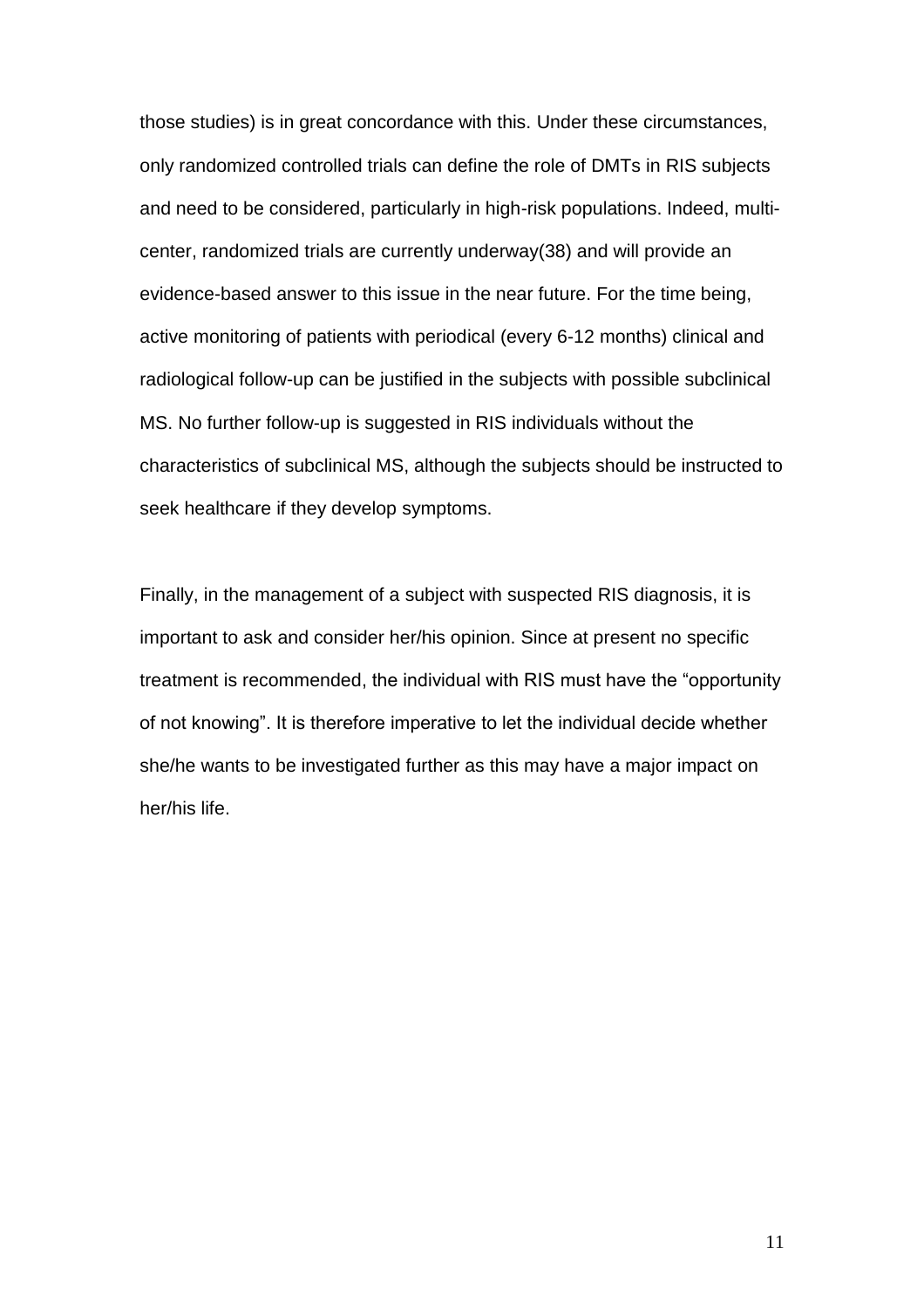# **References**

1. Morris Z, Whiteley WN, Longstreth WT, Jr., Weber F, Lee YC, Tsushima Y, et al. Incidental findings on brain magnetic resonance imaging: systematic review and meta-analysis. BMJ. 2009;339:b3016.

2. Okuda DT, Mowry EM, Beheshtian A, Waubant E, Baranzini SE, Goodin DS, et al. Incidental MRI anomalies suggestive of multiple sclerosis: the radiologically isolated syndrome. Neurology. 2009 Mar 3;72(9):800-5.

3. Siva A, Saip S, Altintas A, Jacob A, Keegan BM, Kantarci OH. Multiple sclerosis risk in radiologically uncovered asymptomatic possible inflammatorydemyelinating disease. Multiple sclerosis (Houndmills, Basingstoke, England). 2009 Aug;15(8):918-27.

4. Lebrun C, Bensa C, Debouverie M, De Seze J, Wiertlievski S, Brochet B, et al. Unexpected multiple sclerosis: follow-up of 30 patients with magnetic resonance imaging and clinical conversion profile. Journal of neurology, neurosurgery, and psychiatry. 2008 Feb;79(2):195-8.

5. De Stefano N, Cocco E, Lai M, Battaglini M, Spissu A, Marchi P, et al. Imaging brain damage in first-degree relatives of sporadic and familial multiple sclerosis. Annals of neurology. 2006 Apr;59(4):634-9.

6. Barkhof F, Filippi M, Miller DH, Scheltens P, Campi A, Polman CH, et al. Comparison of MRI criteria at first presentation to predict conversion to clinically definite multiple sclerosis. Brain. 1997 Nov;120 ( Pt 11):2059-69.

7. Tintore M, Rovira A, Martinez MJ, Rio J, Diaz-Villoslada P, Brieva L, et al. Isolated demyelinating syndromes: comparison of different MR imaging criteria to predict conversion to clinically definite multiple sclerosis. Ajnr. 2000 Apr;21(4):702-6.

8. Montalban X, Tintore M, Swanton J, Barkhof F, Fazekas F, Filippi M, et al. MRI criteria for MS in patients with clinically isolated syndromes. Neurology. 2010 Feb 2;74(5):427-34.

9. Polman CH, Reingold SC, Banwell B, Clanet M, Cohen JA, Filippi M, et al. Diagnostic criteria for multiple sclerosis: 2010 revisions to the McDonald criteria. Annals of neurology. 2011 Feb;69(2):292-302.

10. Filippi M, Rocca MA, Ciccarelli O, De Stefano N, Evangelou N, Kappos L, et al. MRI criteria for the diagnosis of multiple sclerosis: MAGNIMS consensus guidelines. Lancet neurology. 2016 Mar;15(3):292-303.

11. Bashir A, Lipton RB, Ashina S, Ashina M. Migraine and structural changes in the brain: a systematic review and meta-analysis. Neurology. 2013 Oct 1;81(14):1260-8.

12. Charil A, Yousry TA, Rovaris M, Barkhof F, De Stefano N, Fazekas F, et al. MRI and the diagnosis of multiple sclerosis: expanding the concept of "no better explanation". Lancet neurology. 2006 Oct;5(10):841-52.

13. Gupta A, Nair S, Schweitzer AD, Kishore S, Johnson CE, Comunale JP, et al. Neuroimaging of cerebrovascular disease in the aging brain. Aging Dis. 2012 Oct;3(5):414-25.

14. Sati P, Oh J, Constable RT, Evangelou N, Guttmann CR, Henry RG, et al. The central vein sign and its clinical evaluation for the diagnosis of multiple sclerosis: a consensus statement from the North American Imaging in Multiple Sclerosis Cooperative. Nat Rev Neurol. 2016 Dec;12(12):714-22.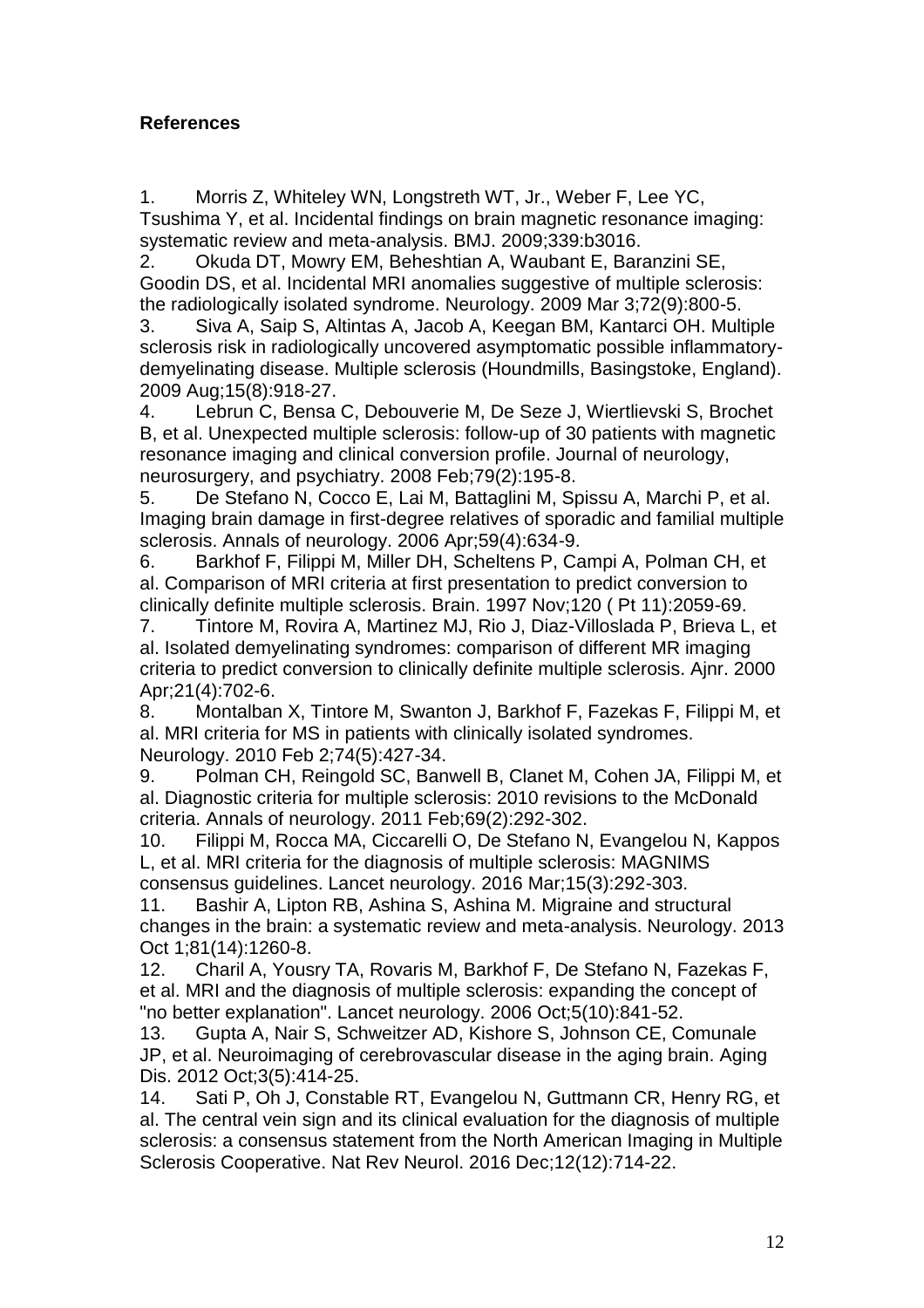15. Granberg T, Martola J, Kristoffersen-Wiberg M, Aspelin P, Fredrikson S. Radiologically isolated syndrome - incidental magnetic resonance imaging findings suggestive of multiple sclerosis, a systematic review. Multiple sclerosis (Houndmills, Basingstoke, England). 2012 Jul 3.

16. Okuda DT, Siva A, Kantarci O, Inglese M, Katz I, Tutuncu M, et al. Radiologically isolated syndrome: 5-year risk for an initial clinical event. PLos One. 2014;9(3):e90509.

17. Forslin Y, Granberg T, Jumah AA, Shams S, Aspelin P, Kristoffersen-Wiberg M, et al. Incidence of Radiologically Isolated Syndrome: A Population-Based Study. Ajnr. 2016 Feb 4.

18. Labiano-Fontcuberta A, Benito-Leon J. Radiologically isolated syndrome: An update on a rare entity. Multiple sclerosis (Houndmills, Basingstoke, England). 2016 Jun 10.

19. Ehling R, Bsteh G, Di Pauli F, Hegen H, Auer M, Obermair K, et al. Rethinking the importance of paroxysmal and unusual symptoms as first clinical manifestation of multiple sclerosis: They do matter. Multiple Sclerosis and Related Disorders. 2016;9:150-4.

20. Lebrun C, Blanc F, Brassat D, Zephir H, de Seze J. Cognitive function in radiologically isolated syndrome. Multiple sclerosis (Houndmills, Basingstoke, England). 2010 Jul 7.

21. Amato MP, Hakiki B, Goretti B, Rossi F, Stromillo ML, Giorgio A, et al. Association of MRI metrics and cognitive impairment in radiologically isolated syndromes. Neurology. 2012 Jan 31;78(5):309-14.

22. Labiano-Fontcuberta A, Martinez-Gines ML, Aladro Y, Ayuso L, Mitchell AJ, Puertas-Martin V, et al. A comparison study of cognitive deficits in radiologically and clinically isolated syndromes. Multiple sclerosis (Houndmills, Basingstoke, England). 2016 Feb;22(2):250-3.

23. Pardini M, Uccelli A, Grafman J, Yaldizli O, Mancardi G, Roccatagliata L. Isolated cognitive relapses in multiple sclerosis. Journal of neurology, neurosurgery, and psychiatry. 2014 Sep;85(9):1035-7.

24. Okuda DT, Mowry EM, Cree BA, Crabtree EC, Goodin DS, Waubant E, et al. Asymptomatic spinal cord lesions predict disease progression in radiologically isolated syndrome. Neurology. 2011 Feb 22;76(8):686-92.

25. Lebrun C, Bensa C, Debouverie M, Wiertlevski S, Brassat D, de Seze J, et al. Association between clinical conversion to multiple sclerosis in radiologically isolated syndrome and magnetic resonance imaging, cerebrospinal fluid, and visual evoked potential: follow-up of 70 patients. Archives of neurology. 2009 Jul;66(7):841-6.

26. Lebrun C, Le Page E, Kantarci O, Siva A, Pelletier D, Okuda DT. Impact of pregnancy on conversion to clinically isolated syndrome in a radiologically isolated syndrome cohort. Multiple sclerosis (Houndmills, Basingstoke, England). 2012 Sep;18(9):1297-302.

27. Rocca MA, Amato MP, De Stefano N, Enzinger C, Geurts JJ, Penner IK, et al. Clinical and imaging assessment of cognitive dysfunction in multiple sclerosis. Lancet neurology. 2015 Mar;14(3):302-17.

28. Lebrun C, Forzy G, Collongues N, Cohen M, de Seze J, Hautecoeur P. Tear analysis as a tool to detect oligoclonal bands in radiologically isolated syndrome. Rev Neurol (Paris). 2015 Apr;171(4):390-3.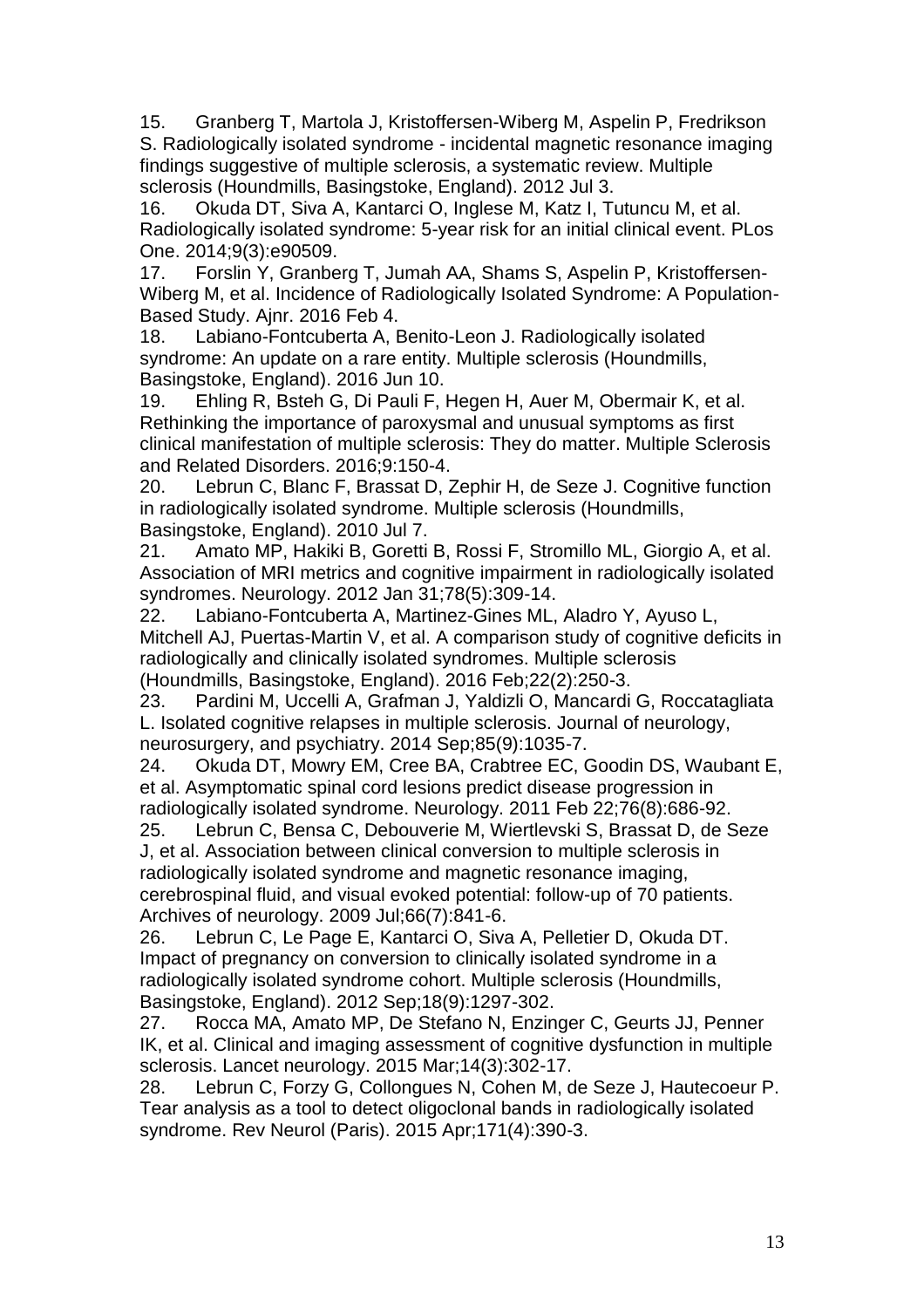29. Absinta M, Rocca MA, Colombo B, Copetti M, De Feo D, Falini A, et al. Patients with migraine do not have MRI-visible cortical lesions. Journal of neurology. 2012 Dec;259(12):2695-8.

30. Calabrese M, Oh MS, Favaretto A, Rinaldi F, Poretto V, Alessio S, et al. No MRI evidence of cortical lesions in neuromyelitis optica. Neurology. 2012 Oct 16;79(16):1671-6.

31. Georgi W. [Multiple sclerosis. Anatomopathological findings of multiple sclerosis in diseases not clinically diagnosed]. Schweiz Med Wochenschr. 1961 May 20;91:605-7.

32. Gilbert JJ, Sadler M. Unsuspected multiple sclerosis. Archives of neurology. 1983 Sep;40(9):533-6.

33. Engell T. A clinical patho-anatomical study of clinically silent multiple sclerosis. Acta Neurol Scand. 1989 May;79(5):428-30.

34. Johannsen LG, Stenager E, Jensen K. Clinically unexpected multiple sclerosis in patients with mental disorders. A series of 7301 psychiatric autopsies. Acta Neurol Belg. 1996 Mar;96(1):62-5.

35. Freedman M, Cree B, Lublin F. Medscape Great Debate: Radiologically Isolated Syndrome. American Academy of Neurology (AAN) 62nd Annual Meeting 2010.

36. Tornatore C, Phillips JT, Khan O, Miller AE, Hughes M. Consensus opinion of US neurologists on practice patterns in RIS, CIS, and RRMS: Evolution of treatment practices. Neurol Clin Pract. 2016 Aug;6(4):329-38.

37. Giorgio A, Stromillo ML, De Leucio A, Rossi F, Brandes I, Hakiki B, et al. Appraisal of brain connectivity in radiologically isolated syndrome by modeling imaging measures. J Neurosci. 2015 Jan 14;35(2):550-8.

38. Okuda DT, Lebrun Frenay C, Siva A, Hotermans C, Von Hehn C, Remington G, et al. Multi-center, randomized, double-blinded assessment of dimethyl fumarate in extending the time to a first attack in radiologically isolated syndrome (RIS) (ARISE Trial). Neurology. 2015;84(14 Supplement P7.207 ).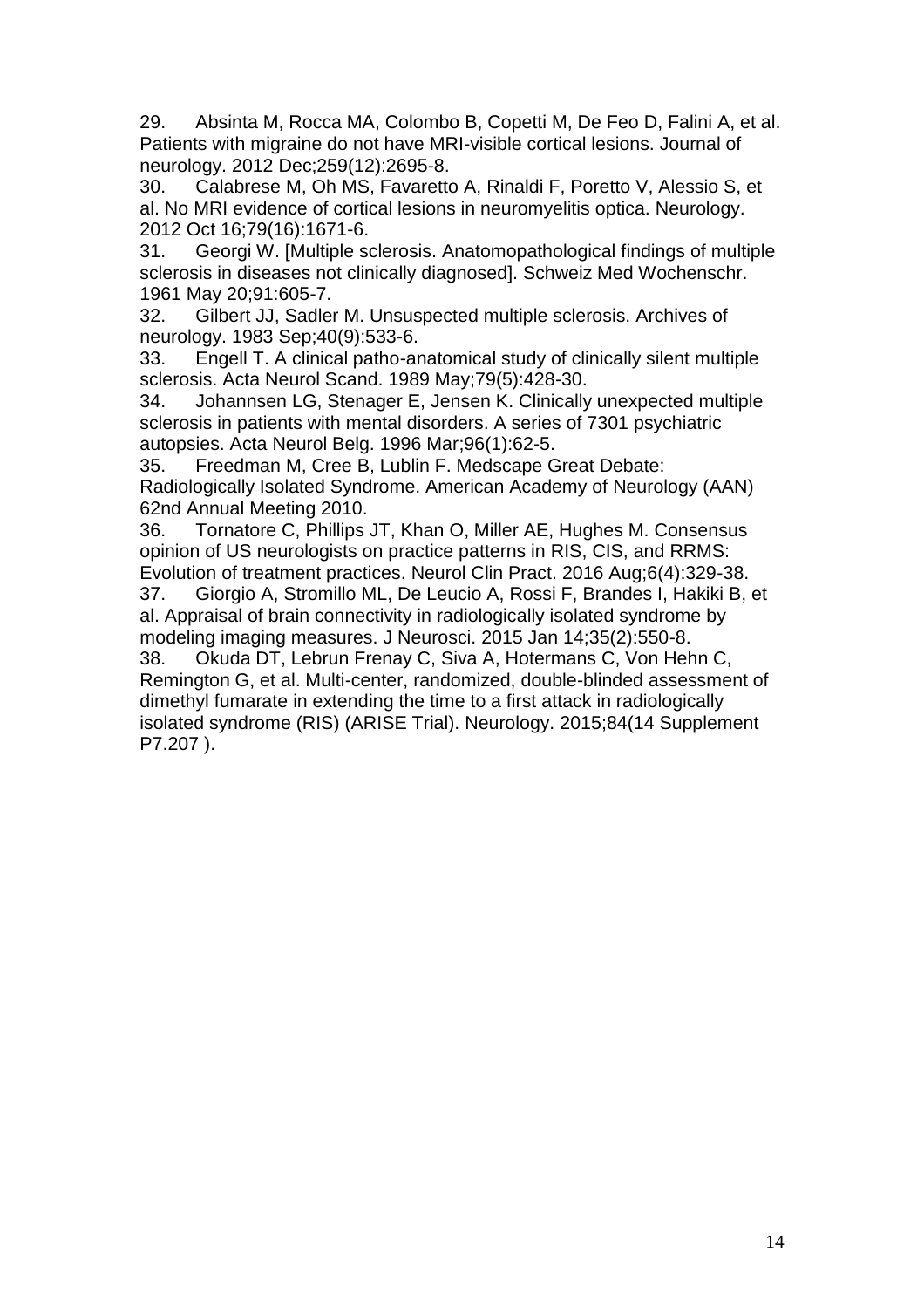### *Table 1:* **MAGNIMS recommendations for diagnosis and management of RIS and subclinical MS**

### **Diagnostic Criteria**

- The diagnosis of RIS assumes that findings are unremarkable for remitting clinical symptoms after a carefully collected clinical history and a meticulous clinical examination.
- The description of MRI lesion dissemination in space and time proposed in the most recent MRI criteria for the diagnosis of MS should be applied in subjects with RIS(10)
- The presence of MRI dissemination in time (i.e., gadolinium-enhancing lesions and/or new T2 lesions) in RIS can allow a definite diagnosis of MS once the subject shows a neurological event, confirmed by clinical examination, suggestive of CNS demyelination.
- The diagnosis of RIS is mainly based on the interpretation of MRI findings, but it is necessary to exclude other disease entities that could account for the observed MRI anomalies

### **Predictors of conversion and subclinical MS**

- There are a number of relevant predictors of conversion from RIS to MS. They should be used to identify RIS subjects who might have higher risk of developing MS.
- Individuals with RIS who have the classical paraclinical features of MS patients and several MRI risk factors for conversion to MS are likely to have a subclinical form of MS

#### **Treatment and management**

- Current evidence does not support treatment in subjects with RIS, even when the findings suggest subclinical MS.
- Active monitoring of patients with periodical (every 6-12 months) clinical and radiological follow-up is recommended in the subjects with possible subclinical MS.
- Each individual with RIS must have the "opportunity of not knowing". It is therefore imperative, after a first diagnosis of RIS, to let the individual decide whether she/he wants to be investigated further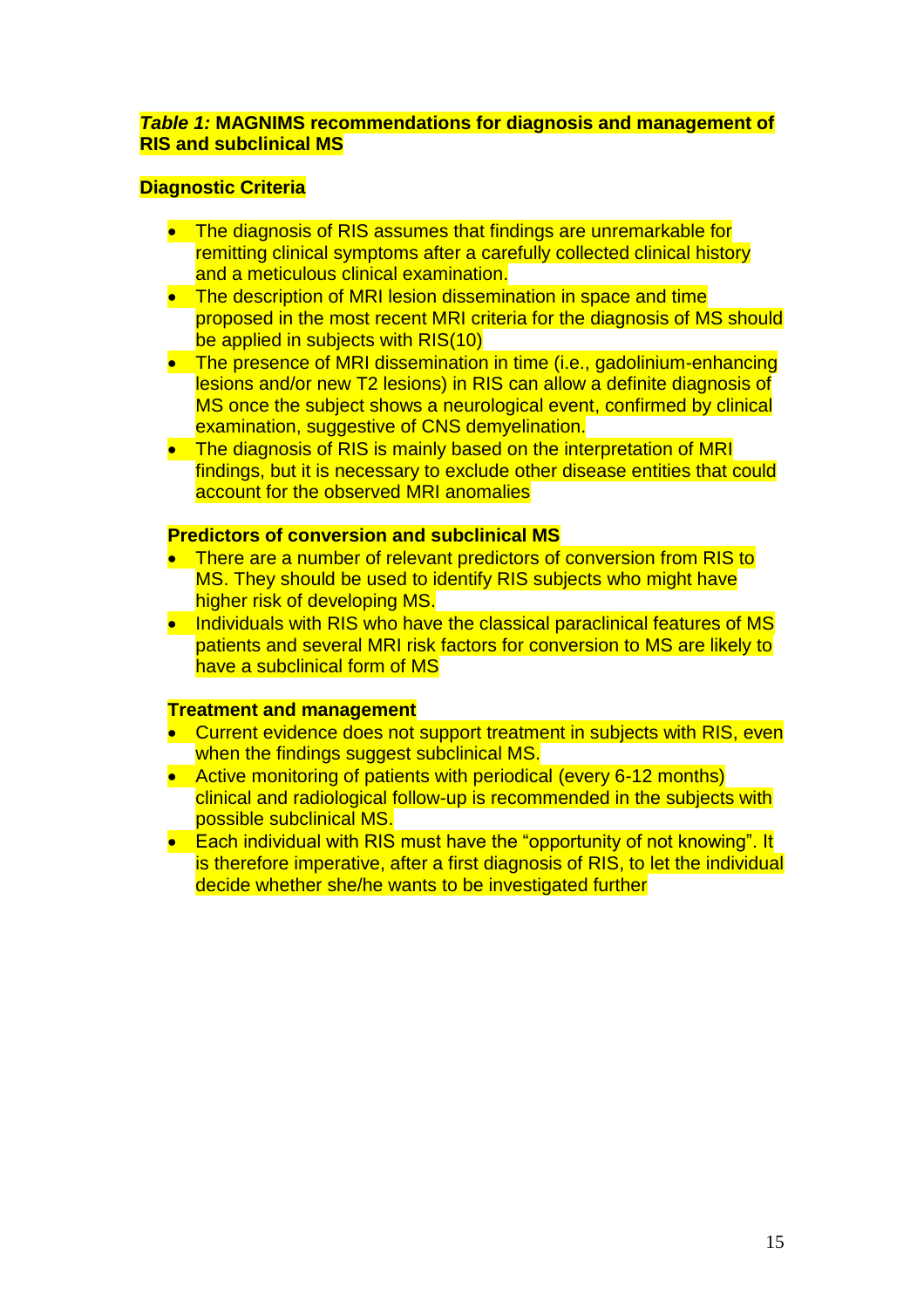# *Table 2***: Modified Criteria for the diagnosis of RIS**

### **Exclusion criteria:**

 $\overline{\smash[b]{\mathsf{C}}}$  Clinical evidence of neurological dysfunction suggestive of MS based on historical symptoms and/or objective signs

 $\checkmark$  MRI abnormalities explained by any other disease process, with particular attention to aging or vascular related abnormalities, and those due to exposure to toxins or drugs

### Inclusion criteria:

- $\overline{\smash[b]{\mathsf{C}}}$  Demonstration of lesion dissemination in space (at least involving two of the following topographies)(10)
	- **•** Periventricular white matter  $( \geq 3 \text{ lesions} )$
	- Cortico-juxtacortical (≥ 1 lesion)
	- Spinal cord (≥ 1 lesion)
	- Infratentorial (≥ 1 lesion)
	- Optic nerve  $(≥ 1$  lesion)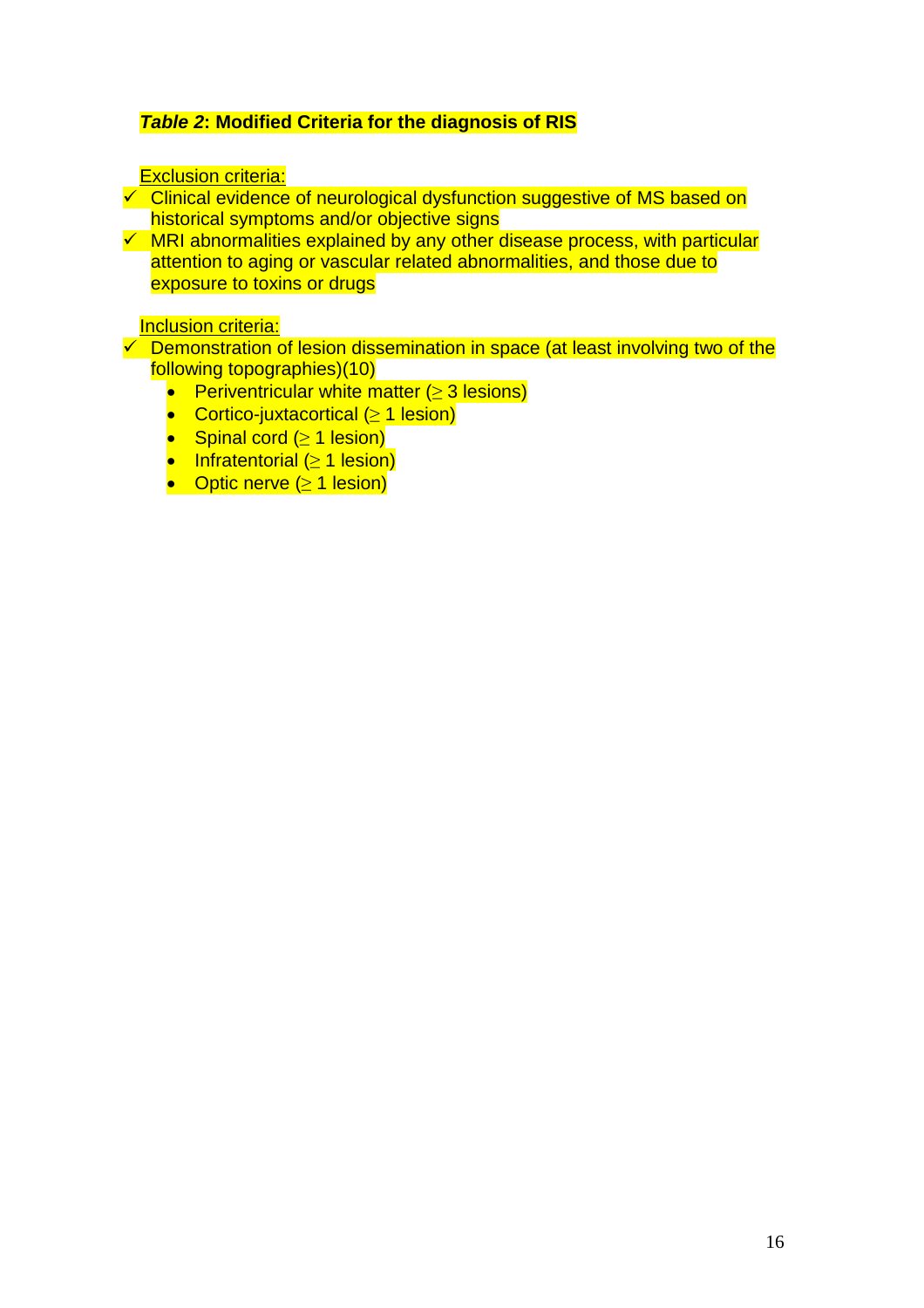|                                 | <b>Migraine</b>                                               | <b>Demyelinating</b>           |
|---------------------------------|---------------------------------------------------------------|--------------------------------|
| <b>Lesion size</b>              | punctate<br>(usually < 5 mm)                                  | variable<br>(usually $> 5$ mm) |
| <b>Lesion number</b>            | low                                                           | variable                       |
| <b>Lesion confluency</b>        | rare                                                          | variable                       |
| <b>Lesion topography</b>        | anterior,<br>subcortical, juxtacortical,<br>deep white matter | posterior,<br>periventricular  |
| <b>Infratentorial lesions</b>   | $\approx 10\%$                                                | frequent                       |
| <b>New lesions</b>              | rare                                                          | frequent                       |
| Venocentric pattern*            | rare                                                          | frequent                       |
| Intralesional signal loss*      | absent                                                        | frequent                       |
| <b>Spinal cord lesions</b>      | absent                                                        | frequent                       |
| Gadolinium-enhancing<br>lesions | absent                                                        | frequent                       |
| <b>Corpus callosum lesions</b>  | absent                                                        | frequent                       |

# *Table 3***: Characteristics of migraine-related brain white matter lesions versus demyelinating lesions**

\* On susceptibility-weighted imaging (SWI)